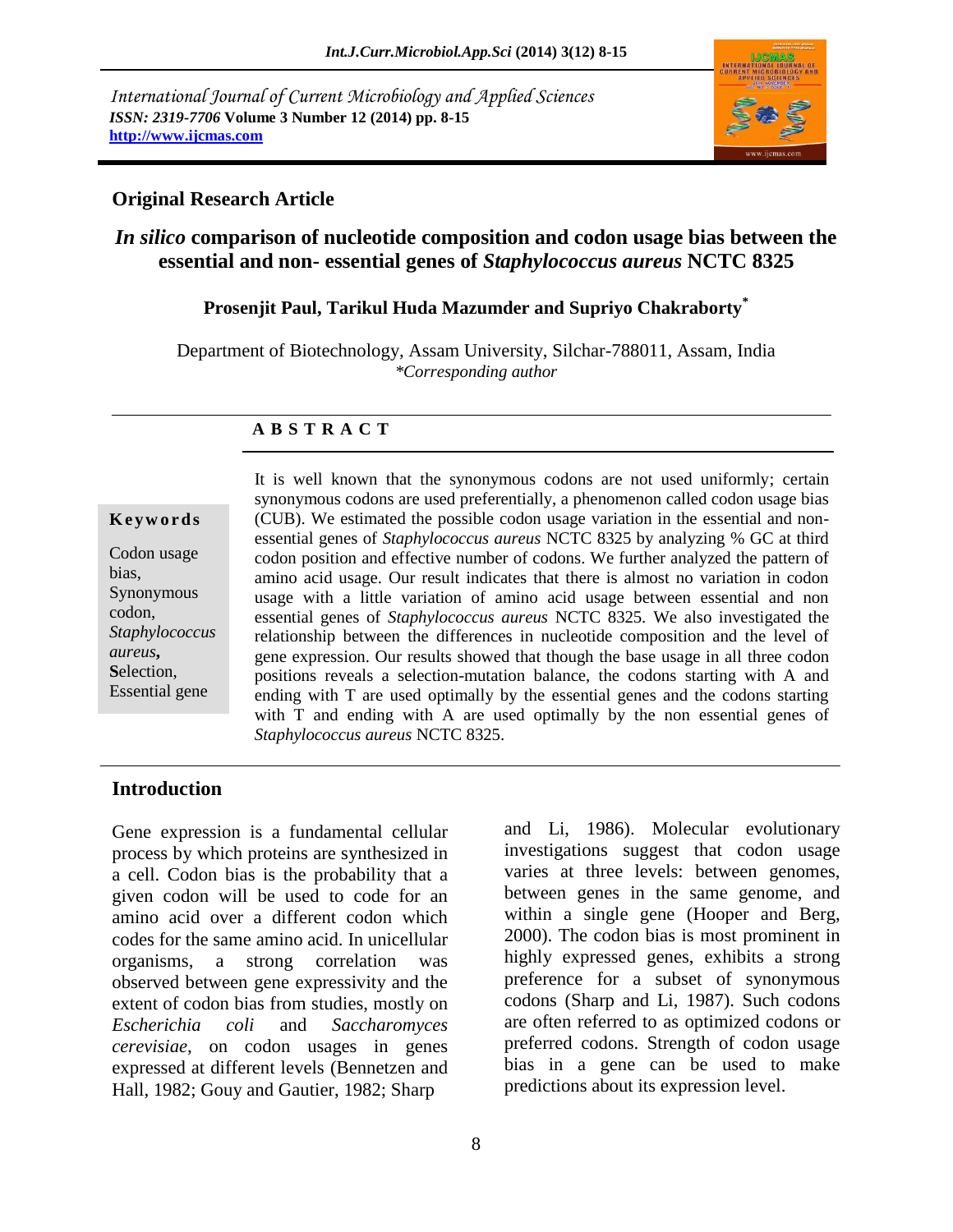Fundamental processes that affect codon usage include translational selection related to gene expression levels (Sharp and Li, 1987; Akashi, 1994), directional mutational biases (Bernardi, 1985; D'Onofrio *et al.,* 1991) and distinct mutational spectra on the leading or lagging strands of replication (McInerney, 1998).

With the increasing number of fully sequenced genomes, it is now possible to study the distinct genome patterns that reflect these varying evolutionary pressures. Synonymous codon usage biases had been determined in numerous living organisms and in viruses (Hershberg and Petrov, 2008; Sharp *et al.,* 2010; Anhlan *et al.,* 2011; Liu *et al.,* 2012). Codon usage analysis has enriched both the basic and applied biological sciences in a number of ways; supported in understanding the expression levels of the genes, provided clues about the evolution of the genes and genomes, maximized protein expression in the heterologous system and enhanced immunogenicity of vaccines, etc (Crameri *et al.,* 1996; Deml *et al.,* 2001; Geddie and Matsumura 2004). *Staphylococcus aureus*, a gram-positive bacterium, causes various mild as well as life-threatening diseases to human and other animals. The complete genome sequences of the fifty one staphylococcal phages are available, out of which forty phages were investigated. These investigations identified the virulent phages having prospects in therapy (Bishal *et al.,* 2012). Codon usage bias (CUB) is one of the useful analytical methods for comparative genomics, provides the gateway to understand the evolutionary and functional relations between different species also between the genes from the same species.

Currently, very little is known about the codon usage bias and pattern of usage

between the essential and non essential genes of *Staphylococcus aureus NCTC 8325*. In the present study, we performed codon usage analysis in the essential and non essential genes of *Staphylococcus aureus* NCTC 8325 by analyzing the codon adaptation index (CAI), relative codon usage bias (RCBS), effective number of codons (ENc), codon deviation coefficient (CDC), synonymous codon usage order (SCUO), GC content and also the skewness value for GC, AT, purine, pyrimidine, keto and amino contents. Our results revealed that both the essential and non essential genes maintains the same pattern of synonymous codon usage, but differs in GC percent, skewness value for AT, GC, pyrimidine and amino group content when compared with the level of gene expression, indicating that these aforementioned parameters could be used to identify the essential genes for *Staphylococcal* phages.

# **Materials and Methods**

The coding sequences (cds) for the essential and non essential genes of *Staphylococcus aureus* NCTC 8325 were retrieved from NCBI (http://www.ncbi.nlm.nih.gov/) and DEG (http://tubic.tju.edu.cn/deg/). To minimize sampling errors we have taken only those cds which are greater than or equal to 300bp and have the correct initial and termination codons, devoid of N (any unknown base) and intercalary stop codons. Finally, thirty four (34) cds sequences from each group (essential and non essential gene) were selected for the present study.

RCBS is the overall score of a gene indicating the influence of RCB of each codon in a gene. RCB reflects the level of gene expression. RCBS was calculated as per Roymondal *et al.,* (2009) by using the formula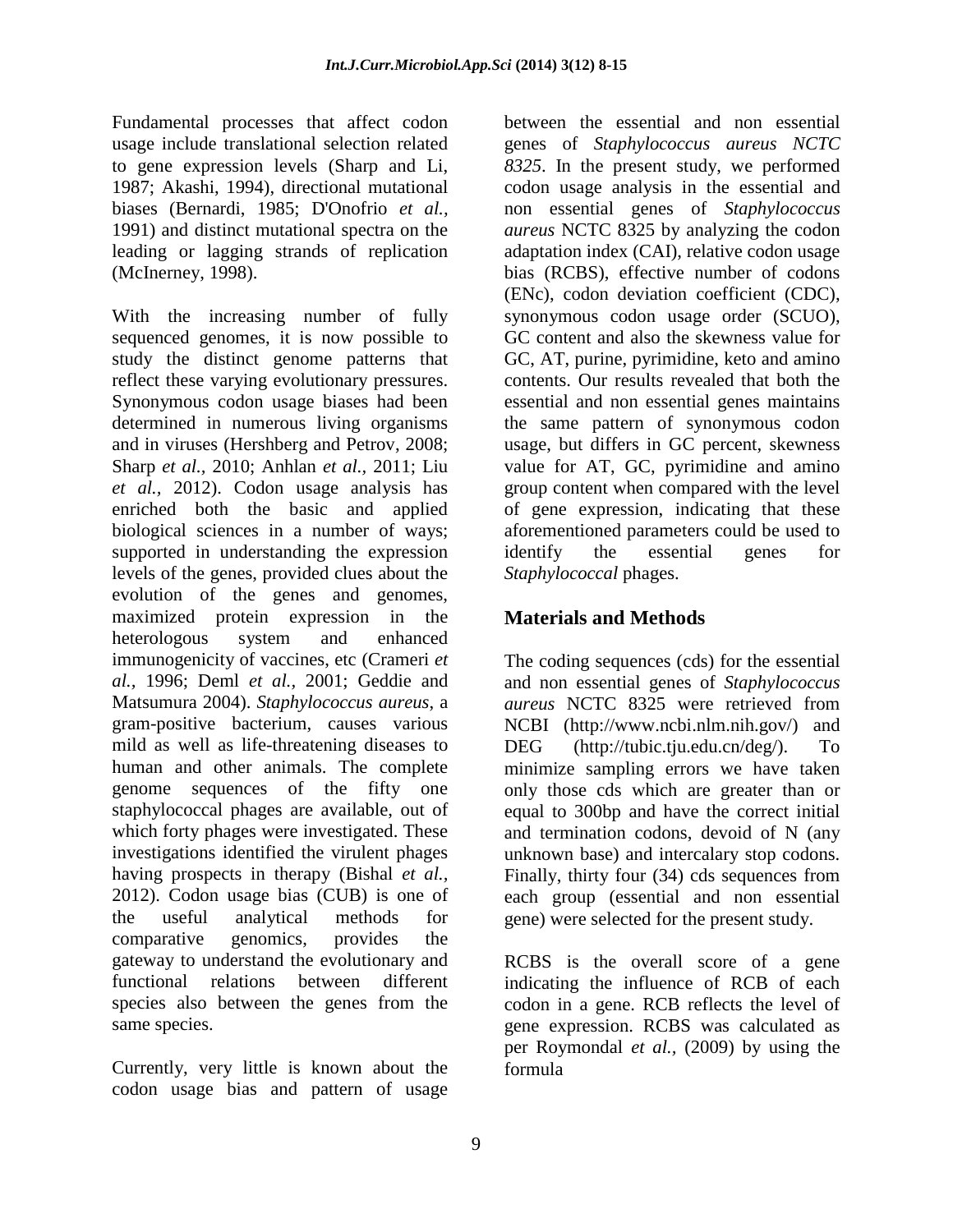$$
RCBS = (\prod_{i=1}^{L} (1 + d_{xyz}^{i})^{1/L} - 1)
$$

Where,  $d_{xyz}^i$  is the codon usage difference of  $i<sup>th</sup>$  codon of a gene. *L* is the number of codons in the gene. Gene expressivity was again measured by calculating the CAI as per Sharp and Li (1986, 1987). CAI was calculated as

$$
CAI = \exp \frac{1}{L} \sum_{k=1}^{L} \ln w_{c(k)}
$$

Where,  *is the number of codons in the* gene and  $W_{c(k)}$  is the  $\omega$  value for the k<sup>th</sup> codon in the gene. ENc is the total number of different codons used in a sequence. The values of ENc for standard genetic code range from 20 (where only one codon is used per amino acid) to 61(where all possible synonymous codons are used with equal frequency). ENc measures bias toward the use of a smaller subset of codons, away from equal use of synonymous codons. For example, as mentioned above, highly expressed genes tend to use fewer codons due to selection. ENc value for the cds was calculated as per Wright (1990) as given below

$$
ENC = 2 + \frac{9}{F_2} + \frac{1}{F_3} + \frac{5}{F_4} + \frac{3}{F_6}
$$

Where,  $F_k$  ( $k = 2, 3, 4$  or 6) is the average of the  $F_k$  values for k-fold degenerate amino acids. The  $F$  value denotes the probability that two randomly chosen codons for an amino acid with two codons are identical.

The measure of codon usage, SCUO of genes was computed as per Wan *et al.*  (2004). Then the average SCUO for each sequence was calculated by using the formula:

$$
o = \sum_{i=1}^{n_i} F_i o_i
$$

Where,  $F_i$  is the composition ratio of the i<sup>th</sup> amino acid in each sequence and  $O_i$  is the synonymous codon usage order (SCUO) for the  $i<sup>th</sup>$  amino acid in each sequence.

CDC considers both GC and purine contents as background nucleotide composition (BNC) and derives expected codon usage from observed positional GC and purine contents. CDC adopts the cosine distance metric to quantify CUB and employs the bootstrapping to assess its statistical significance, requiring no prior knowledge of reference gene sets. The CDC value for each of the cds sequence was calculated using the algorithm given by Zhang *et al.*   $(2012)$ . GC3s is the frequency of  $(G+C)$  and A3s, T3s, G3s, and C3s are the distributions of A, T, G and C bases at the third codon position (Chaudhuri, Allen *et al.* 2009). We have measured the correlations between all the above mentioned parameters and codon position. Skewness values for the AT, GC, purine, pyrimidine, keto and amino content was analyzed by perl script (program) developed by SC (corresponding author).

## **Results and Discussion**

### **Codon usage bias analysis**

For the present study we have selected a total of sixty eight genes from *Staphylococcus aureus* NCTC 8325 out of which thirty four genes were found to be essential and the remaining genes are non essential for the bacteria (Chaudhuri *et al.,* 2009). Selected genes with their accession number along with the overall RCBS, CAI, SCUO, CDC, ENc, percentage of AT, GC, GC1, GC2, GC3 and also the skewness values for the AT, GC, purine, pyrimidine, amino and keto content are given in the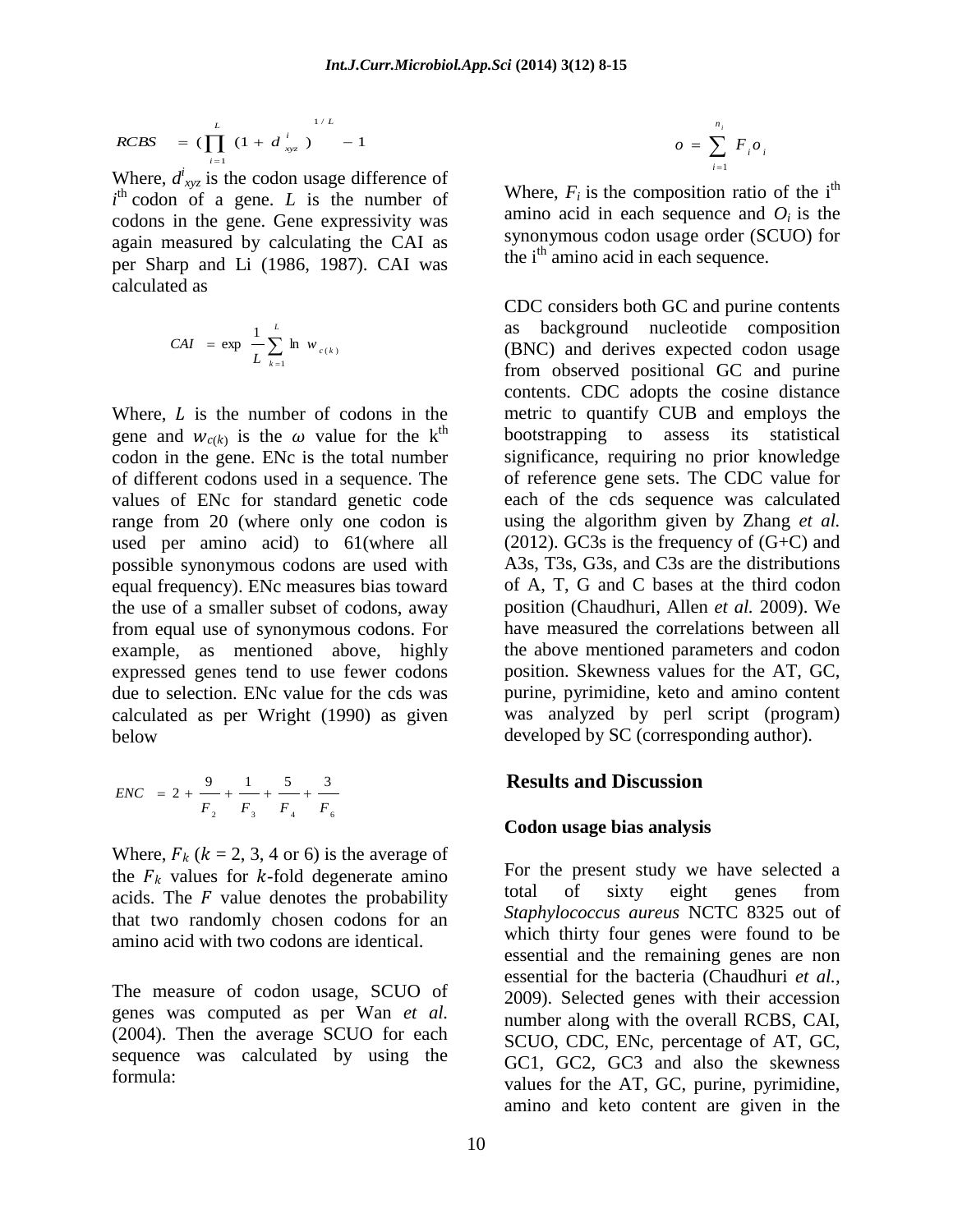supplementary file. It was found that the cds of *Staphylococcus aureus* NCTC 8325 are rich in A and/or T. However, the overall codon usage values may obscure some heterogeneity of codon usage bias among the genes that might be superimposed on the extreme genomic composition of this organism.

The variation of codon usage biases was measured by calculating the mean and standard deviation of ENc for the two groups of genes. The mean and standard deviation values were found to be 45.77, 2.88 for essential genes and 46.05, 2.94 for the non essential genes, respectively. This result indicates that there is almost no variation of codon usage bias among the genes of *Staphylococcus aureus* NCTC 8325*.* We compared the usage pattern of all the sixty one synonymous codons for the two groups of genes shown in Figure 1. It was found that both the group maintains a specific pattern of codon usage. Moreover, we analyzed the pattern of amino acid usage; our analysis revealed that the usage of amino is same for the two groups except aspartic acid, glutamic acid, arginine and valine, which are used more frequently among the essential genes shown in Figure 2. Our result indicates that there is almost no variation in codon usage with a little variation of amino acid usage between essential and non essential genes of *Staphylococcus aureus* NCTC 8325*.*

We further analyzed synonymous codon usage orders of the genes. SCUO is a relatively easier approach compared to RSCU and is considered as more robust for comparative analysis of codon usage. It was found that 70.58% of essential and 52.94% of non essential genes from *Staphylococcus aureus* NCTC 8325 have SCUO values greater than 0.3, suggesting that the majority of the genes selected for our present study are associated with high codon usage bias.

CDC values analyzed for the genes showed that the biasness of codon usage is greater for the non essential (standard deviation 0.008) genes than that of essential genes (standard deviation 0.014).

## **Codon composition and its relationship with gene expressivity**

The codon composition of coding sequences plays an important role in the regulation of gene expression. We analyzed the codon composition for the cds sequence of both the groups. A survey of the literature indicated that the value of RCBS depends on cds length; CAI was used as a prime measure for expressivity analysis. The correlation coefficients of the frequencies of four bases in three codon positions against the CAI values for the two groups of genes have been estimated. In *Staphylococcus aureus*  NCTC 8325, the frequency of G at the second codon positions and that of C at the third codon position showed highest correlation with CAI for both the groups. But the frequencies of A and T showed the differences in correlation analysis with CAI. The frequency of A at first and T at the third codon position, respectively showed highest correlation with CAI  $(r=0.834, p<0.01;$  $r=0.828$ ,  $p<0.01$ ) for the essential genes. In case of non-essential genes of *Staphylococcus aureus* NCTC 8325 the frequency of A at third and T at the first codon position, respectively showed highest correlation with CAI ( $r=0.7$ ,  $p<0.01$ ;  $r=0.79$ , p<0.01). We again measured the relationship between the aforementioned genetic indices with gene expressivity for the two groups of gene shown in Fig. III.

The present investigation highlights the codon usage and nucleotide composition variation between the essential and non essential genes of *Staphylococcus aureus*  NCTC 8325. To study the codon usage variation the nucleotide composition, CAI, RCBS, CDC, ENc, SCUO values for the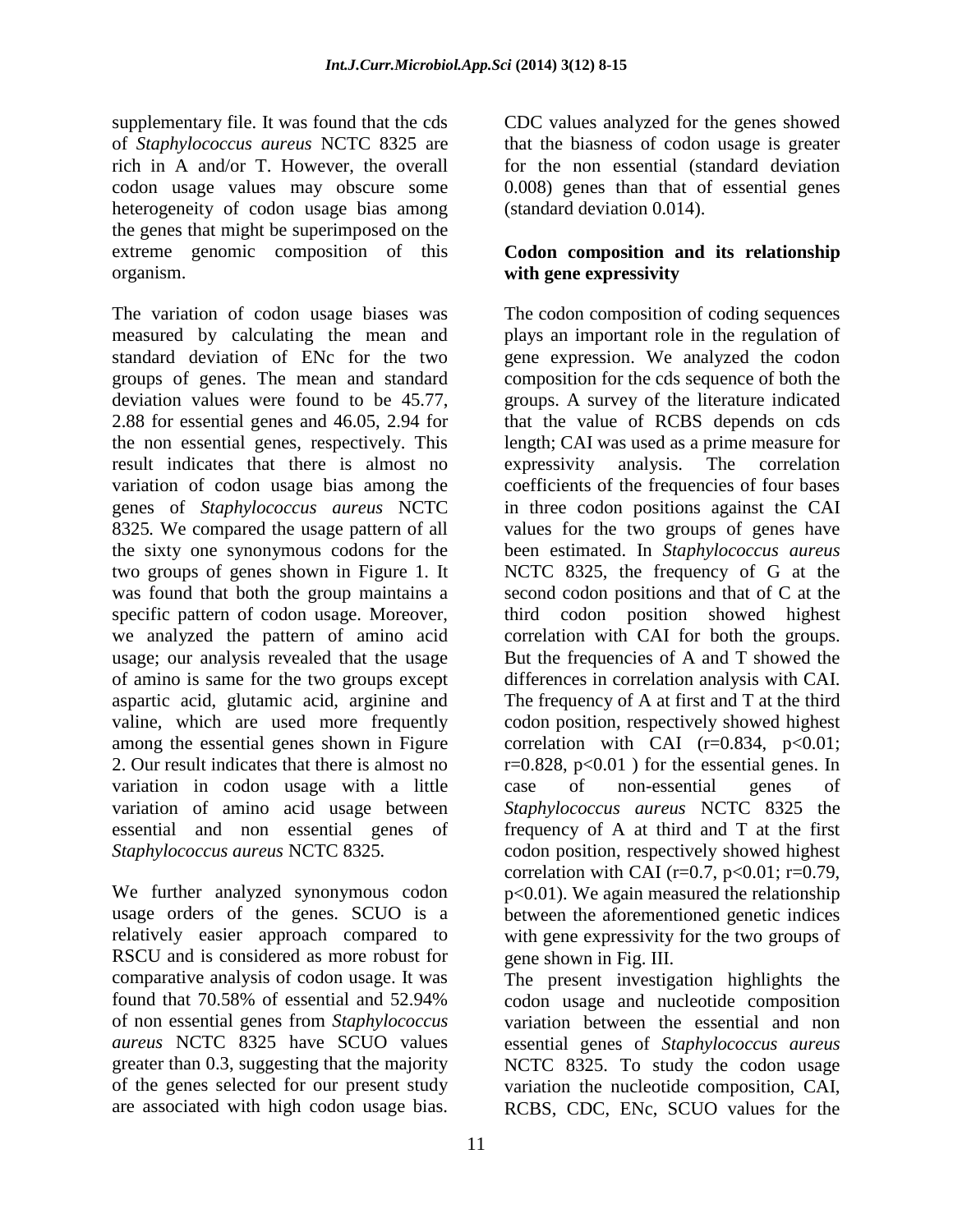sixty eight protein-coding genes of the phage was determined. With reference to the other *Staphylococcus* phages which are ATrich, A and T ending codons also appeared to be predominant for *Staphylococcus aureus* NCTC 8325 (Bishal *et al.,* 2012). We analyzed the possible codon usage variation in the two group of genes, GC3s was determined and found to vary from 13.93 to 20.59 (with a mean of 17.08 and standard deviation 1.64) for essential gene and from 11.38 to 18.14 (with a mean of 16.10 and standard deviation 1.45) for non essential genes, respectively. We also predicted the heterogeneity of codon usage by analyzing ENc. The standard deviation and standard error value of ENc were found to be 2.88, 0.49 for essential genes and 2.94, 0.5 for the non essential genes, respectively.

These results are indicative of the presence of unique pattern of synonymous codon usage among the genes of *Staphylococcus aureus* NCTC 8325*.* We analyzed the frequency of occurrence of all the synonymous codons for the two groups of genes shown in the Fig. I. It was found that the pattern of codon usage for all the synonymous codons is relatively similar between the essential and non essential genes of *Staphylococcus aureus* NCTC 8325*.* Moreover, the amino acid frequency which is defined as the total frequency of their respective codons was also analyzed as shown in the Fig. II. Our data showed that the frequency is almost the same in both the groups but that of Asparagine (N), Glutamic acid (E), Arginine (R) and Valine (V) are varied.

The frequency of amino acids N, E, R & V have dissimilar pattern of distribution in essential and non-essential genes. These amino acids are used in higher frequency for the essential genes. Further analysis has to be carried out to find out whether these amino acids play crucial role in *Staphylococcus aureus* or these variations are due to random probability, by taking all Staphylococcal phages into consideration. To examine the possible contribution of translational selection in addition to mutational bias in dictating synonymous codon usage, we analyzed the codon usage patterns, individual base frequencies at three codon positions and their correlations with expression levels for both group of genes. It is evident from the present analysis that both the essential and non essential genes exhibit similar codon usage profiles in the second and third codon positions for G and C, respectively when compared with the expression level.

Our analysis revealed that the overall AT percentage, GC percentage, GC1, GC3, skewness value for GC, pyrimidine and amino content showed different pattern for the two groups when allied with the expressivity values. It has been found that CAI increases with the increase of AT content, and the skewness values of pyrimidine and amino content within the cds sequence for the essential genes. But in case of the non-essential gene of *Staphylococcus aureus* NCTC 8325 CAI increases with the increase of GC percentage, GC1, GC3, skewness value for GC content. This implies that though the base usage in all three codon positions reveals a selection- mutation balance, the codons starting with A and ending with T are used optimally by the essential genes but the codons starting with T and ending with A are used optimally by the non essential genes of *Staphylococcus aureus* NCTC 8325.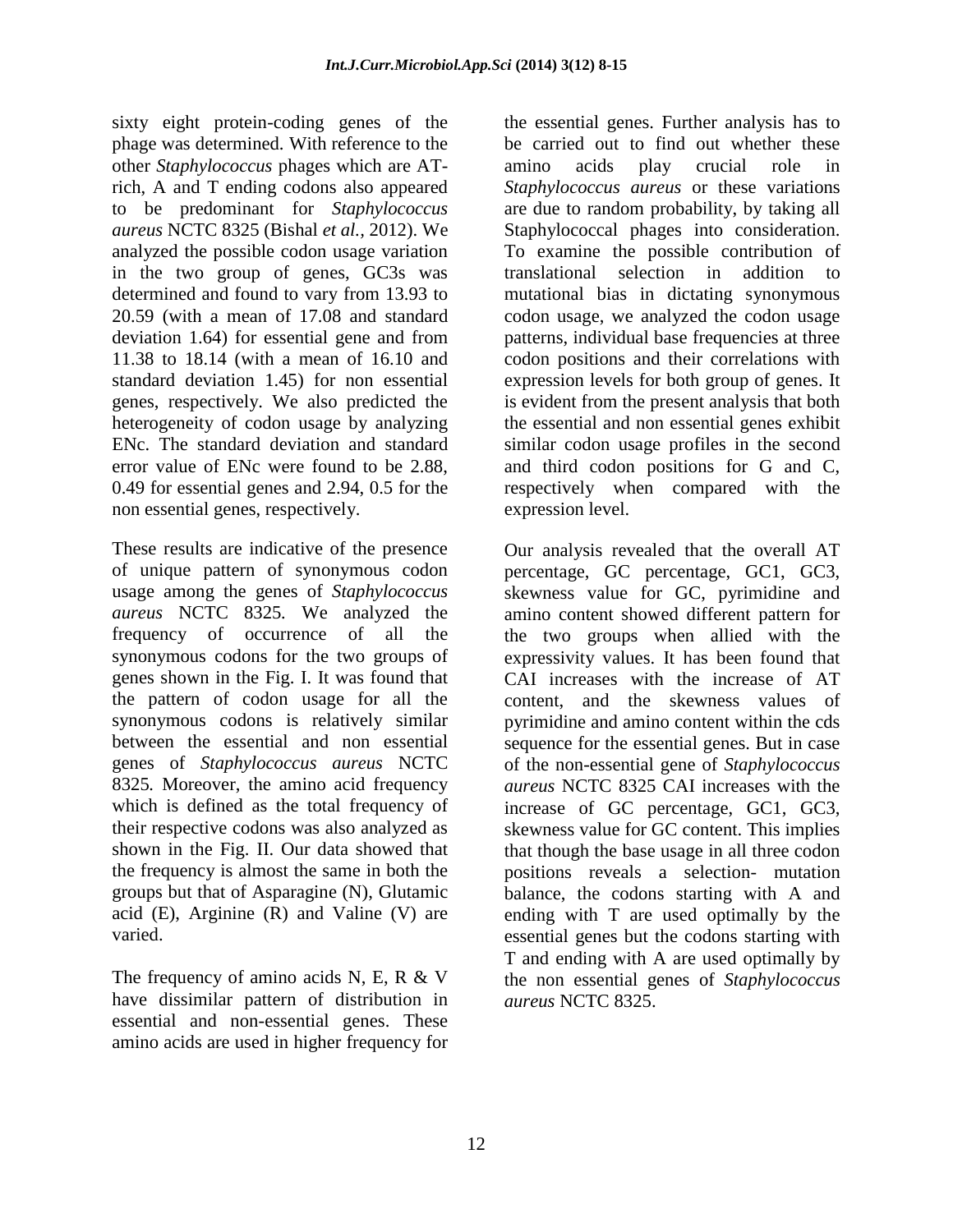**Fig.1** Comparison of synonymous codon usage between essential and non essential genes of *Staphylococcus aureus* NCTC 8325



**Fig.2** Comparison of amino acid codon usage between essential and non essential genes of *Staphylococcus aureus* NCTC 8325



**Fig.3** Relationship between different parameters used for codon bias analysis and gene expressivity for the genes of *Staphylococcus aureus* NCTC 8325

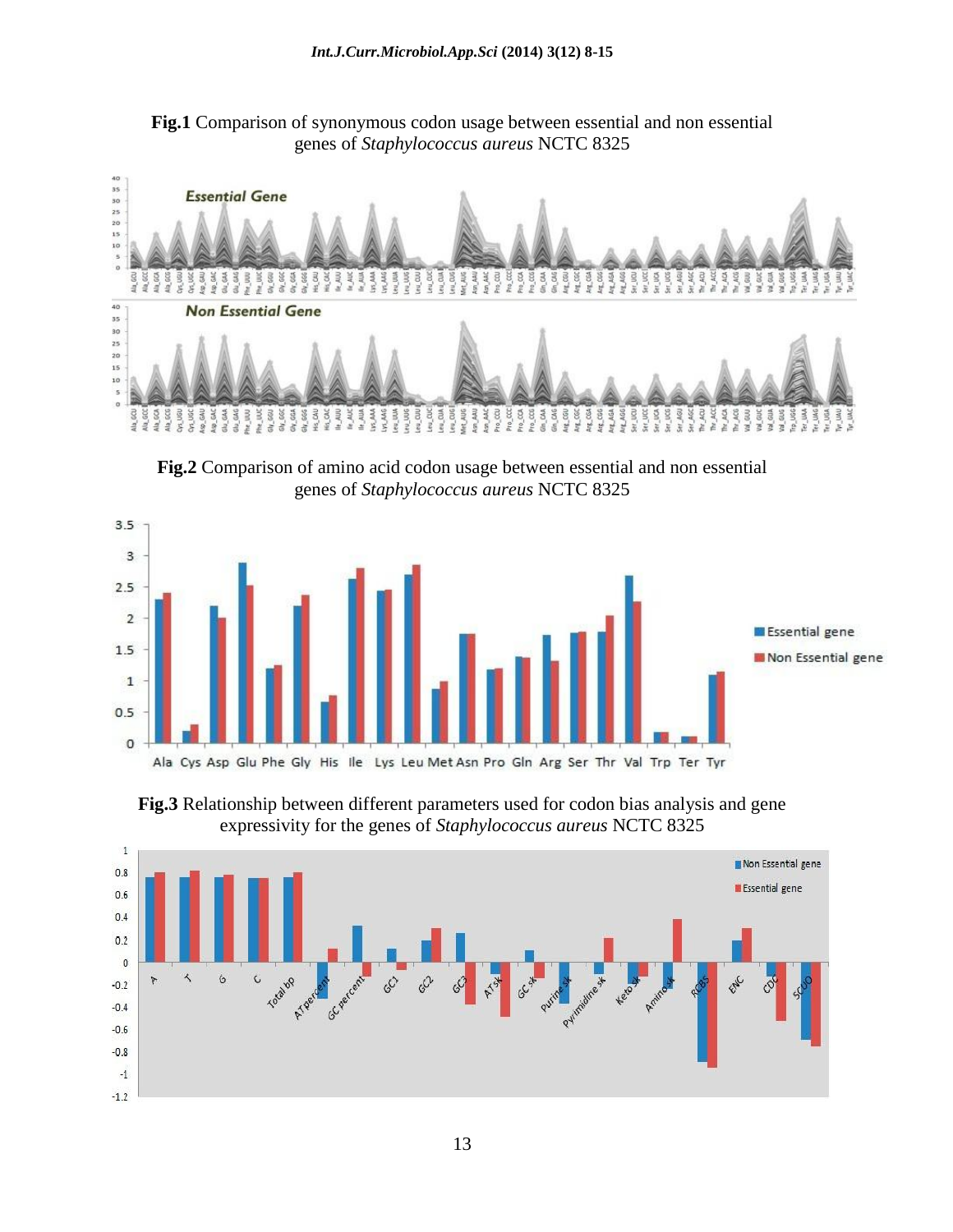## **References**

- Akashi, H. 1994. Synonymous codon usage in *Drosophila melanogaster*: natural selection and translational accuracy. *Genetics,* 136(3): 927–935.
- Anhlan, D., Grundmann, N., *et al.* 2011. Origin of the 1918 pandemic H1N1 influenza A virus as studied by codon usage patterns and phylogenetic analysis. *RNA,* 17(1): 64–73.
- Bennetzen, J.L., Hall, B.D. 1982. Codon selection in yeast. *J. Biol. Chem.,* 257(6): 3026–3031.
- Bernardi, G. 1985. Codon usage and genome composition. *J. Mol. Evol.,* 22(4): 363–365.
- Bishal, A.K., Saha, S., *et al.* 2012. Synonymous codon usage in forty *Staphylococcal* phages identifies the factors controlling codon usage variation and the phages suitable for phage therapy. *Bioinformation,* 8(24): 1187–1194.
- Chaudhuri, R.R., Allen, A.G., *et al.* 2009. Comprehensive identification of essential *Staphylococcus aureus* genes using Transposon-Mediated Differential Hybridisation (TMDH). *BMC Genomics,* 10: 291.
- Crameri, A., Whitehorn, E.A., *et al.* 1996. Improved green fluorescent protein by molecular evolution using DNA shuffling. *Nat. Biotechnol.,* 14(3): 315–319.
- Deml, L., Bojak, A., *et al.* 2001. Multiple effects of codon usage optimization on expression and immunogenicity of DNA candidate vaccines encoding the human immunodeficiency virus type 1 Gag protein. *J. Virol.,* 75(22): 10991–11001.
- D'Onofrio, G., Mouchiroud, D., *et al.*  1991. Correlations between the compositional properties of human genes, codon usage, and amino acid composition of proteins. *J. Mol.*

*Evol.,* 32(6): 504–510.

- Geddie, M.L., Matsumura, I. 2004. Rapid evolution of beta-glucuronidase specificity by saturation mutagenesis of an active site loop. *J. Biol. Chem.,* 279(25): 26462–26468.
- Gouy, M., Gautier, C. 1982. Codon usage in bacteria: correlation with gene expressivity. *Nucleic Acids Res.,*  10(22): 7055–7074.
- Hershberg, R., Petrov, D.A. 2008. Selection on codon bias. *Ann. Rev. Genet.,* 42: 287–299.
- Hooper, S.D., Berg, O.G. 2000. Gradients in nucleotide and codon usage along *Escherichia coli* genes. *Nucleic Acids Res.,* 28(18): 3517–3523.
- Liu, H., Huang, Y., *et al.* 2012. Patterns of synonymous codon usage bias in the model grass Brachypodium distachyon. *Genet. Mol. Res.,* 11(4): 4695–4706.
- McInerney, J.O. 1998. Replicational and transcriptional selection on codon usage in *Borrelia burgdorferi*. Proc *Natl. Acad. Sci. USA.,* 95(18): 10698–10703.
- Roymondal, U., Das, S., *et al.* 2009. Predicting gene expression level from relative codon usage bias: an application to *Escherichia coli*  genome. *DNA Res.,* 16(1): 13–30.
- Sharp, P. M. and W. H. Li (1986). "An evolutionary perspective on synonymous codon usage in unicellular organisms." J Mol Evol 24(1-2): 28-38.
- Sharp, P.M., Emery, L.R., *et al.* 2010. Forces that influence the evolution of codon bias. *Philos. Trans. R. Soc. Lond. B Biol. Sci.,* 365(1544): 1203– 1212.
- Sharp, P.M., Li, W.H. 1987. The codon Adaptation Index–a measure of directional synonymous codon usage bias, and its potential applications.